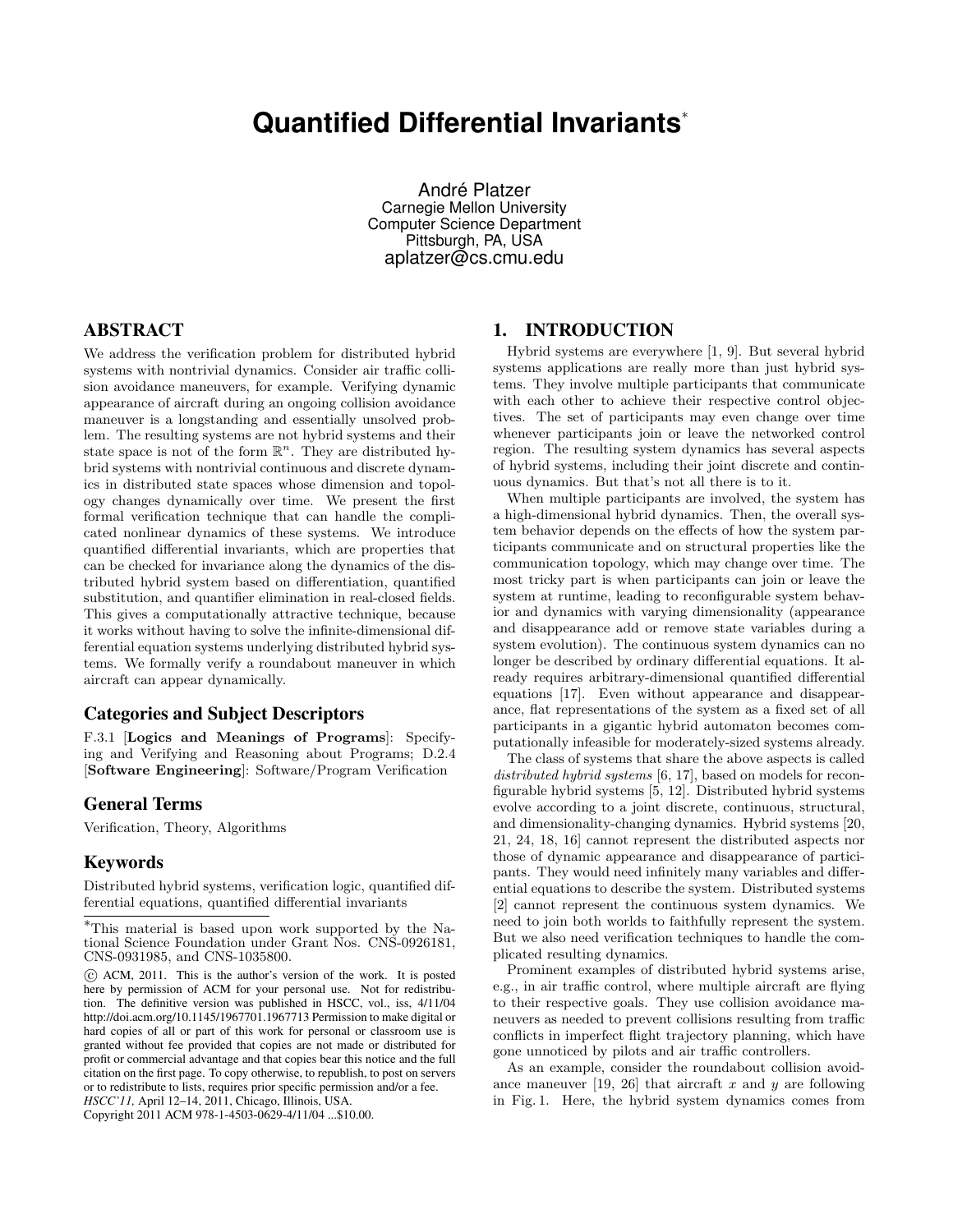the continuous movement of the aircraft and the discrete flight decisions by pilots and autopilots. Even though this has usually been ignored in formal analysis, air traffic control systems are really distributed hybrid systems, because the set of aircraft participating in a coordinated flight maneuver may be large and may change over time



Figure 1: New appearance during collision avoidance

when more aircraft come near a traffic conflict or safely leave the dense area. Aircraft z may suddenly come too close to the collision avoidance maneuver that  $x$  and  $y$  are still performing in Fig. 1. Then z appears new into the horizon of relevance for  $x$  and  $y$ . This can happen when  $z$  changes its flight direction unaware of the avoidance intentions of  $x$  and y, when the collision avoidance of x and y takes longer than expected, or when z was forced to do collision avoidance with another aircraft  $a$  and now approaches the  $x, y$  roundabout. This is especially common in crowded airspace where global planning of all trajectories is computationally infeasible. Verifying the dynamic appearance of aircraft in the horizon of relevance during an air traffic control maneuver is an essentially unsolved problem. One major reason why distribution effects have been ignored in analysis so far is that formal verification techniques did not previously support distributed hybrid systems, especially not with such complicated dynamics as required in air traffic control. Previous techniques needed ad-hoc tricks to discuss the problem away but could not verify it.

This paper is set out to correct this analytic deficiency by developing verification techniques for distributed hybrid systems with complicated nonlinear dynamics. For this purpose, we present a generalization of differential invariants [15, 18, 16]. These symbolic safety certificates, which we call quantified differential invariants can be checked for invariance along the dynamics of the distributed hybrid system based on differentiation, quantified substitution, and quantifier elimination in real-closed fields. This gives a computationally attractive technique, especially because it works without having to solve the infinite- or arbitrary-dimensional quantified differential equation systems underlying distributed hybrid systems. Our approach bears some resemblance to Lyapunov functions. But it works for safety instead of stability, it supports arbitrary logical formulas instead of just a single function, and we have extended it appropriately to cover distributed hybrid systems.

Differential invariants [15, 18, 16] are formulas  $F$  that do not change their truth-value along the dynamics of a differential equation describing a continuous system transition in a hybrid system; see Fig. 2. To prove that  $F$  is a differential invariant, it is sufficient to check a condition on the directional derivatives of all terms of the formula [18]. Like almost all other verification tech-



Figure 2: Differential invariant F

niques, differential invariants only work for hybrid systems, not for distributed hybrid systems. Here we present an extension to distributed hybrid systems. In a sense made precise by our complete axiomatization relative to quantified differential equations [17], we can focus mostly on verification techniques for quantified differential equations, here, because our previous proof calculus lifts any such verification technique completely to distributed hybrid systems.

Our main contributions are as follows. We introduce a generalization of differential invariants (called quantified differential invariants), which can verify quantified differential equations. In combination with our previous work [17], this is the first formal verification technique for distributed hybrid systems with nontrivial continuous dynamics. We prove that our verification technique is formally sound. As an application scenario, we develop and verify a collision avoidance maneuver in air traffic control, where dynamic appearance of aircraft has been a major unsolved problem before. We do not claim to solve all issues in how to fly the best maneuver. Yet, we present the first verification technique with which these maneuvers can be verified. We believe this to be an important step in the development of formally assured air traffic control maneuvers and other distributed designs of cyber-physical systems.

# 2. RELATED WORK

The importance of understanding dynamic / reconfigurable distributed hybrid systems was recognized in modeling languages SHIFT [5] and R-Charon [12]. They focused on simulation and compilation [5] or the development of a semantics [12], so that no verification is possible yet. Stochastic simulation has been proposed [13], but soundness has not been proven, because ensuring coverage is difficult by simulation.

For distributed hybrid systems, even giving a formal semantics is very challenging [3, 22, 12, 27]! A formal semantics has been defined for a hybrid version of CSP [3] and a hybrid version of the  $\pi$ -calculus [22]. Rounds [22] also presented a semantics for a spatial logic for these processes. But from the semantics alone, no verification is possible in these approaches, except perhaps by manual semantic reasoning.

Other process-algebraic approaches, like  $\chi$  [27], have been developed for modeling and simulation. Verification is still limited to small fragments that can be translated directly to other verification tools for (non-distributed) hybrid systems.

Our focus, instead, is on sound formal verification, not on simulation. And it is on distributed hybrid systems.

Approaches for distributed systems [2] do not cover hybrid systems, because the addition of differential equations to distributed systems is even more challenging than the addition of differential equations to discrete dynamics.

Multi-party distributed control has been suggested for air traffic control [26, 25, 14, 10]. Due to limits in previous verification technology, no full formal verification of the distributed hybrid dynamics has been possible for these systems yet. Random simulation has been proposed [14], but that does not guarantee that the maneuver always works safely.

Ad-hoc informal arguments like "the distributed effects can be ignored when we hope that at most 5 aircraft are close" are neither general nor formal verification. They also do not show whether the system stays safe if, nevertheless, a sixth aircraft a approaches. If each 5-tuple of aircraft around the sixth aircraft  $u$  assumes that  $u$  cannot appear and has to go some place else, then the system will still be unsafe, because  $u$  would have to stop moving (and drop out of the sky) to comply with all those assumptions.

Lyapunov-style verification has been used successfully for hybrid systems, including barrier certificates [20, 21], tem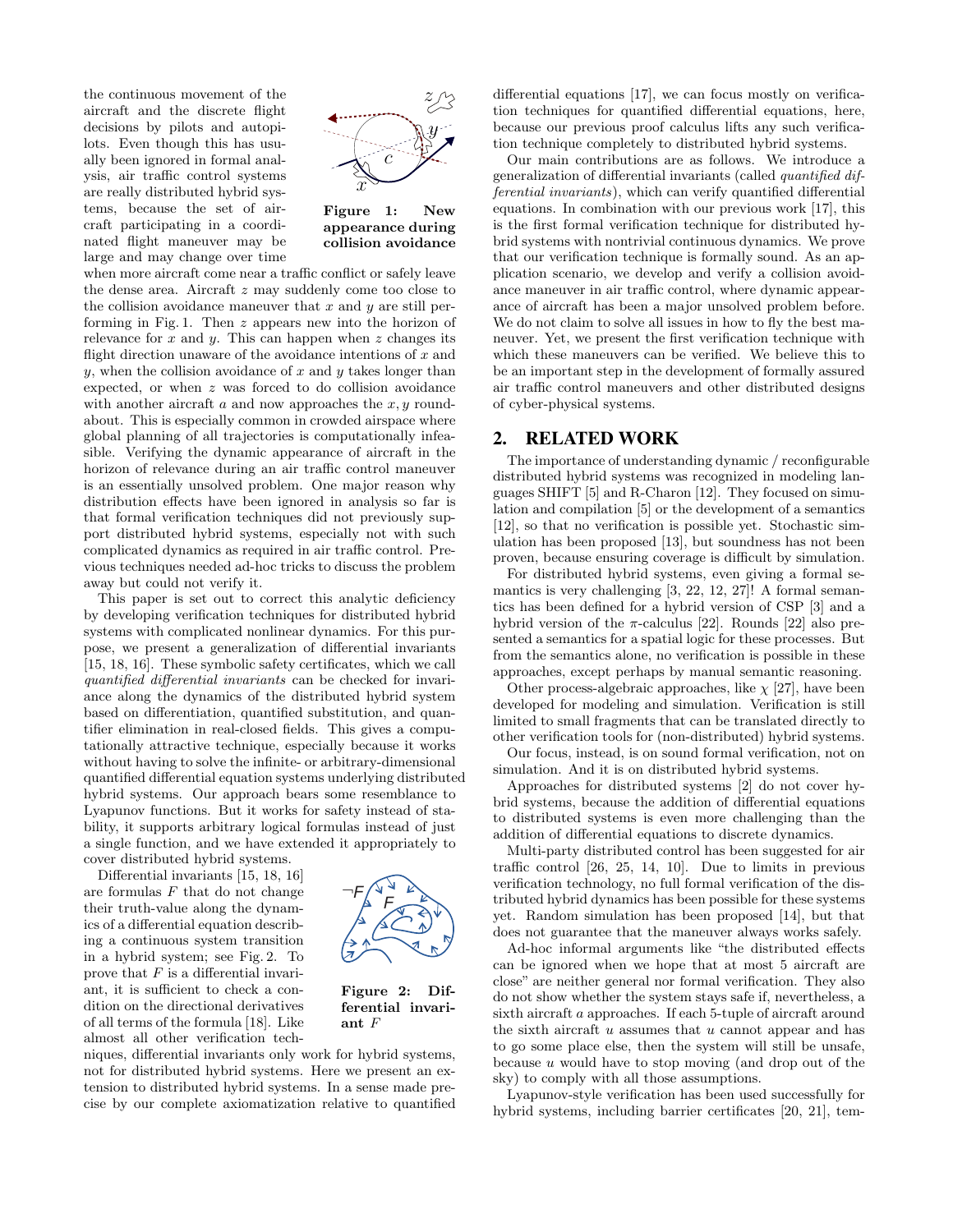plate equations [24, 23], differential invariants [15, 18, 16] and a constraint-based template approach [7]. Here, we present an extension for distributed hybrid systems.

# 3. DISTRIBUTED HYBRID SYSTEMS

We review and extend a system model that we have recently introduced for modeling distributed hybrid systems [17]. The basic idea is to parameterize hybrid system models by agents and provide a means of quantifying over all affected agents (of a certain type, e.g., A for aircraft). Hence, instead of a primitive state variable like position  $x : \mathbb{R}$ , distributed hybrid systems have a state function  $x : A \to \mathbb{R}$  so that  $x(i)$  will be the position of aircraft i and  $x(j)$  denotes the position of aircraft  $j$ . In order to express that all aircraft i evolve simultaneously, we will use quantified differential equations like  $\forall i x(i)' = \theta$  with a universal quantifier  $\forall i$ (i.e., for all aircraft i) and some term  $\theta$  for the flight equation for each i. For the purpose of simplifying the presentation, we ignore typing information (like A for aircraft, C for cars, and  $\mathbb R$  for reals), because it will be clear from the context. Typing is needed for modelling multi-agent hybrid systems with agents of different kinds (a mixed systems with both aircraft and cars, not just all aircraft). We refer to [17] for details on typing.

# *Quantified Hybrid Programs.*

As a system model for distributed hybrid systems, we use quantified hybrid programs (QHP) [17]. QHPs are a Kleene algebra with tests [11] based on quantified assignments and quantified differential equation systems for describing distributed hybrid dynamics. QHPs are defined by the following grammar  $(\alpha, \beta \text{ are QHPs}, \theta \text{ a term}, i \text{ a variable}, f \text{ is a})$ function symbol, and  $H$  is a formula of first-order logic):

$$
\alpha, \beta \ ::= \ \forall i \ f(i) := \theta \mid \forall i \ f(i)' = \theta \ \& \ H \mid i := \text{new}
$$
\n
$$
\mid \ ?H \mid \alpha \cup \beta \mid \alpha; \beta \mid \alpha^*
$$

The effect of quantified assignment  $\forall i f(i) := \theta$  is an instantaneous discrete jump assigning  $\theta$  to  $f(i)$  simultaneously for all objects *i*. Usually variable *i* occurs in the term  $\theta$ . The effect of quantified differential equation  $\forall i f(i)' = \theta \& H$  is a continuous evolution where, for all objects  $i$ , all differential equations  $f(i)' = \theta$  hold and (written &) formula H holds throughout the evolution (the state remains in the region described by  $H$ ). Again, variable i usually occurs in the term  $\theta$ . The dynamics of QHPs changes the interpretation of terms over time:  $f(i)$  is intended to denote the derivative of the interpretation of the term  $f(i)$  over time during continuous evolution, not the derivative of  $f(i)$  by its argument *i*. For  $f(i)'$  to be defined, we assume f is an R-valued function symbol. Time itself is implicit and can be axiomatized by a differential equation when needed. The effect of  $i := new$  is to add a new object i (say a new aircraft of type A) to the system. Then  $x(i)$  could denote its position,  $d(i)$ its direction, and so on.

The effect of test ?H is a skip (i.e., no change) if formula  $H$ is true in the current state and abort (blocking the system run by a failed assertion), otherwise. Tests can be used to define if-then-else. Nondeterministic choice  $\alpha \cup \beta$  is for alternatives in the behavior of the distributed hybrid system. In the sequential composition  $\alpha$ ;  $\beta$ , QHP  $\beta$  starts after  $\alpha$ finishes ( $\beta$  never starts if  $\alpha$  continues indefinitely). Nonde-

terministic repetition  $\alpha^*$  repeats  $\alpha$  an arbitrary number of times, possibly zero times.

QHPs can be extended [17] to systems of quantified differential equations, simultaneous assignments to multiple functions f, q, or statements with multiple quantifiers  $(\forall i \forall j \dots)$ .

We use logical formulas with operators  $\wedge$  (and),  $\vee$  (or),  $\rightarrow$  (implies),  $\forall$  (forall) and  $\exists$  (exists) to express properties of QHPs. In addition to all formulas of first-order real arithmetic, we allow formulas of the form  $\alpha \phi$  with a QHP  $\alpha$  and formula  $\phi$ . Formula  $\alpha | \phi$  is true in a state  $\nu$  iff  $\phi$  is true in all states that are reachable from  $\nu$  by following the transitions of  $\alpha$ . We only need to define the reachability relation of QHPs in order to define a semantics for these formulas [17].

#### *Case Study: Distributed Roundabout Maneuvers.*

Before we discuss the semantics in detail, we first give an intuitive example that we will also use as a case study for distributed hybrid systems verification in Section 7. We consider the roundabout collision avoidance maneuver for air traffic control [26, 19, 16]. In the literature, formal verification of the hybrid dynamics of air traffic control focused on a fixed number of aircraft, usually two. In reality, many more aircraft are in the same flight corridor, even if not all of them participate in the same maneuver. They may be involved in multiple distributed maneuvers at the same time, however. Perfect global trajectory planning quickly becomes infeasible then. The verification itself also becomes much more complicated for three aircraft already. Explicit replication of the system dynamics *n* times is computationally infeasible for larger n. Yet, collision avoidance maneuvers need to work for an (essentially) unbounded number of aircraft. Because global trajectory planning is infeasible, the appearance of other aircraft into a local collision avoidance maneuver always has to be expected and managed safely. See Fig. 1 for a general illustration of roundabout-style collision avoidance maneuvers and the phenomenon of dynamic appearance of some new aircraft z into the horizon of relevance.

The resulting flight control system has several characteristics of hybrid dynamics. But it is not a hybrid system and does not even have a fixed finite number of variables in a fixed finite-dimensional state space. The system forms a distributed hybrid system, in which all aircraft fly at the same time and new aircraft may appear from remote areas into the local flight scenario. Each aircraft i has a position  $x(i) = (x_1(i), x_2(i))$  and a velocity vector  $d(i) = (d_1(i), d_2(i))$ . We model the continuous dynamics of an aircraft i that follows a flight curve with an angular velocity  $\omega(i)$  by the (function) differential equation:

$$
x_1(i)' = d_1(i), x_2(i)' = d_2(i),
$$
  
\n
$$
d_1(i)' = -\omega(i)d_2(i), d_2(i)' = \omega(i)d_1(i) \quad (\mathcal{F}_{\omega(i)}(i))
$$

This differential equation, which we denote by  $\mathcal{F}_{\omega(i)}(i)$ , is the standard equation for curved flight from the literature [26, 19, 16], but lifted to function symbols that are parameterized by aircraft i. Now, the quantified differential equation  $\forall i \mathcal{F}_{\omega(i)}(i)$  characterizes that all aircraft i fly along their respective (function) differential equation  $\mathcal{F}_{\omega(i)}(i)$  according to their respective angular velocities  $\omega(i)$  at the same time. This quantified differential equation captures what no finitedimensional differential equation system could ever do. It characterizes the simultaneous movement of an unbounded, arbitrary, and even growing or shrinking set of aircraft.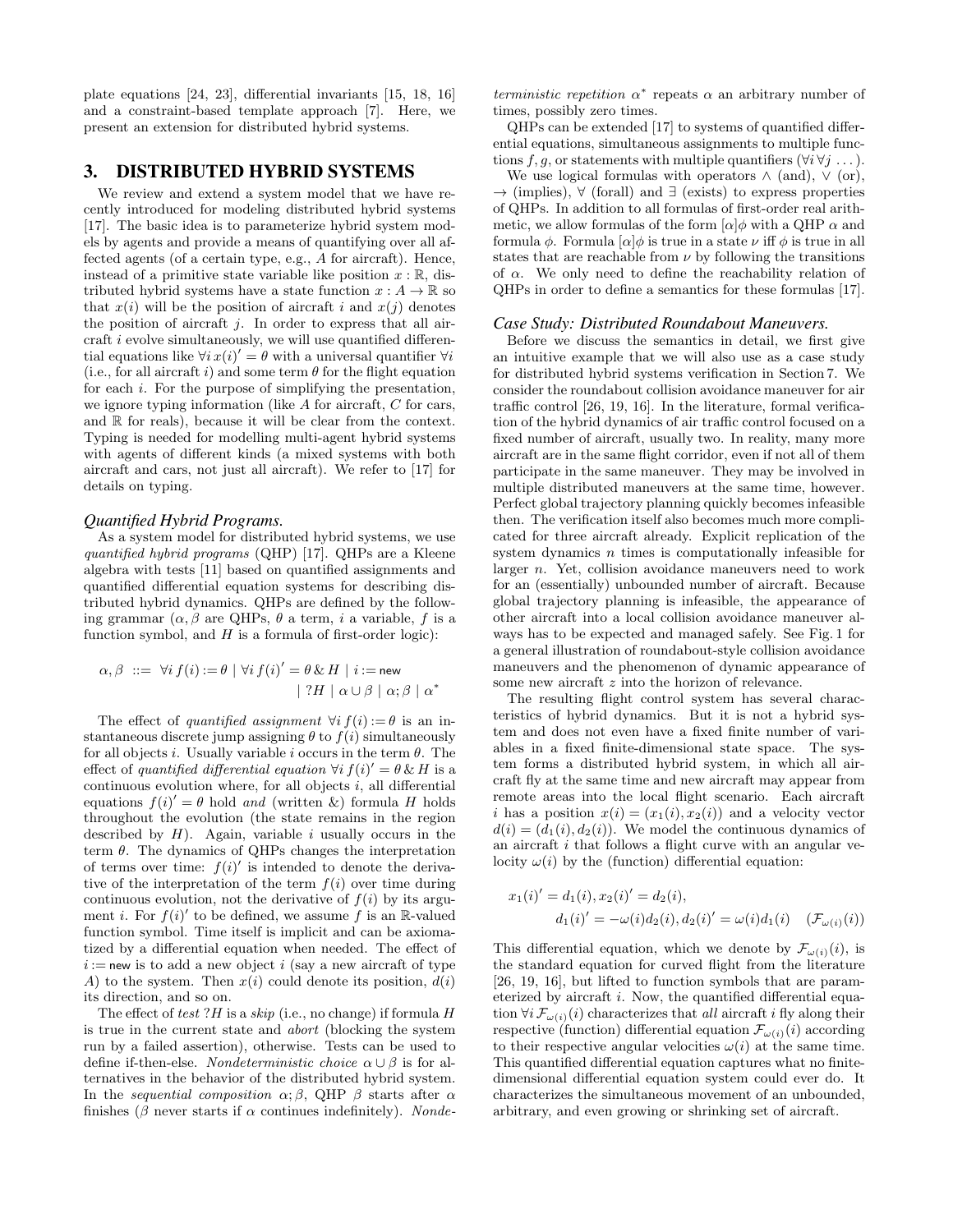$$
\psi \equiv \forall i, j \mathcal{P}(i, j) \rightarrow [drm] \forall i, j \mathcal{P}(i, j)
$$
\n
$$
drm \equiv (free; \quad newac; \quad entry; \quad \forall i \mathcal{F}_{\omega}(i))^*
$$
\n
$$
free \equiv \forall i \mathcal{F}_{\omega(i)}(i) \& \forall i, j \mathcal{P}(i, j)
$$
\n
$$
newac \equiv (n := new; \quad ?\forall i \mathcal{P}(i, n)) \cup (?true)
$$
\n
$$
entry \equiv c_1 := *; c_2 := *; \omega := *;
$$
\n
$$
\forall i \, d_1(i) := -\omega(x_2(i) - c_2); \quad \forall i \, d_2(i) := \omega(x_1(i) - c_1)
$$

#### Figure 3: Distributed roundabout collision avoidance maneuver for air traffic control

Two aircraft  $i$  and  $j$  have violated the safe separation property if they falsify the following formula

$$
\mathcal{P}(i,j) \equiv i = j \vee (x_1(i) - x_1(j))^2 + (x_2(i) - x_2(j))^2 \ge p^2
$$

which says that aircraft  $i$  and  $j$  are either identical or separated by at least the protected zone  $p$  (usually 5mi). For the aircraft control system to be safe, all aircraft have to be safely separated, i.e., need to satisfy  $\forall i, j \mathcal{P}(i, j)$ . Yet, it is not enough that this formula holds in the beginning of the system evolution. It has to hold always. We express this safety property for collision avoidance by the logical formula  $\psi$  shown in Fig. 3. It uses the formula  $\left[ d\right] \forall i, j \mathcal{P}(i, j)$ to say that safe separation  $\mathcal{P}(i, j)$  holds for all aircraft i, j always after following the dynamics of the distributed hybrid system drm arbitrarily long, if separation holds in the beginning of the evolution (the assumption before  $\rightarrow$ ).

We present a QHP for the distributed roundabout maneuver drm in Fig. 3. First, all aircraft perform free flight (free). They fly arbitrarily with their respective angular velocity  $\omega(i)$ , but can only do so as long as the system stays safe in the evolution domain  $\forall i, j \mathcal{P}(i, j)$ . That is, free flight is only permitted when the aircraft are still far enough apart. It is easy to generalize the maneuver by allowing the aircraft to repeatedly change their angular velocity  $\omega(i)$  in free. For space reasons, we do not pursue this here. Secondly, a new aircraft may appear by the operation  $n := new$  in newac. Yet, it may only appear at positions satisfying the subsequent test ?∀i  $\mathcal{P}(i,n)$  of n having sufficient distance to all other aircraft  $i$ . The system cannot possibly be safe if the sensors and communication is so bad that an aircraft could suddenly appear 5 feet before a collision. If no aircraft appears (the choice after operator  $\cup$  in *newac*), there is no further test (trivial test  $?true$ ). Thirdly, the aircraft (including the new one, if created during newac) coordinate their flight paths locally and initiate collision avoidance as necessary (entry). For entry, we use a simplified procedure based on what has been used in classical roundabouts [26, 15]. Operation entry chooses a center  $c = (c_1, c_2)$  like in Fig. 1 and a common angular velocity  $\omega$  for the roundabout. It then directs all aircraft  $(\forall i)$  into the appropriate directions  $d(i)$ . Such random assignments  $c_1 := *$  that choose an arbitrary value for  $c_1$  are definable [17]. In the last step of  $drm$ , all aircraft follow coordinated roundabout circles by evolving along  $\forall i \mathcal{F}_{\omega}(i)$  with the common  $\omega$ . Overall, drm repeats collision avoidance maneuvers when necessary, as indicated by the repetition <sup>∗</sup> .

It might look as if new aircraft were only allowed to appear immediately before a collision avoidance maneuver happens, not in free flight. That is not the case, though, because it is perfectly okay to follow the subsequent collision avoidance

circle  $\forall i \mathcal{F}_{\omega}(i)$  for zero time units if the system is still safe, because it can then re-enter free immediately since it still satisfies its evolution domain restriction  $\forall i, j \mathcal{P}(i, j)$ .

## *Semantics and Differential State Flows.*

What is the behavior of a QHP? A system state  $\nu$  associates a function  $\nu(x)$  of appropriate type with each function symbol x, which associates the x-value  $\nu(x)(o)$  to each object o. The set of all states is denoted by  $S$ . For representing appearance and disappearance of objects in our semantic model, we use an existence function <sup>∃</sup> () that has value  $E(o) = 1$  if object o exists. For an elaboration of how we represent (dis)appearance and the new operator, we refer to previous work [17].

For a formula  $\phi$  of first-order logic, we write  $\nu \models \phi$  iff  $\phi$ is true at state  $\nu$ . We write  $\nu \models [\alpha]\phi$  iff  $\tau \models \phi$  for all states  $\tau$  reachable from  $\nu$  by a transition of QHP  $\alpha$ . For this, we subsequently define the reachability relation  $(\nu, \tau) \in \rho(\alpha)$ .

We write  $\nu[\![\theta]\!]$  to denote the value of term  $\theta$  in state  $\nu$ . Further,  $\nu_i^e[\![\theta]\!]$  denotes the value of term  $\theta$  in state  $\nu_i^e$ , i.e., in a state like  $\nu$ , but with the interpretation of variable i changed to e. Discrete assignments can be given a semantics based on the effect they have on the state, i.e., how they transform the current state  $\nu$  to the next state  $\tau$ . We define the behavioral semantics of quantified discrete assignments as taking an effect on all objects (say aircraft) at once. For differential equations, however, this is more difficult, because a single state is not sufficient for giving a semantics to differential equations, let alone quantified differential equations.

For a semantics for quantified differential equations, we first have to give a meaning to differential function symbols like  $x(i)'$ . At isolated states, differential symbols do not have a well-defined semantics, because derivatives are not defined. Thus, we consider a flow  $\varphi$  of the system and define a semantics for  $x(i)$  at every state along this flow.

Definition 1. (DIFFERENTIAL STATE FLOW). A function  $\varphi : [0, r] \rightarrow S$  is called *(differential)* state flow of duration  $r > 0$  if  $\varphi$  is componentwise continuous on [0, r], i.e., for all  $x \in \Sigma$  and all  $u, \varphi(\zeta)(x)(u)$  is continuous in  $\zeta$ . Then, the differentially augmented state  $\bar{\varphi}(\zeta)$  of  $\varphi$  at  $\zeta \in [0, r]$  agrees with  $\varphi(\zeta)$  except that it assigns values to some of the extra differential function symbols  $x^{(1)}$ : If  $\varphi(t)(x)(u)$  is continuously differentiable in t at  $\zeta$  for all u, then  $\bar{\varphi}(\zeta)(x^{(1)})$  is defined as the function  $u \mapsto \frac{d\varphi(t)(x)(u)}{dt}(\zeta)$  that maps u to the time derivative  $\frac{d\varphi(t)(x)(u)}{dt}(\zeta)$  at  $\zeta$ ; otherwise the value of  $x^{(1)}$  is not defined for  $\bar{\varphi}(\zeta)$ . The value of  $x(i)'$  at  $\bar{\varphi}(\zeta)$  is defined to be the same as the value of  $x^{(1)}(i)$  at  $\bar{\varphi}(\zeta)$ .

A state flow  $\varphi$  of duration r is called *state flow of the or*der of quantified differntial equation  $\forall i$   $f(i)' = \theta \& H$  iff the value of each differential symbol occurring in it is defined on  $[0, r]$ . For a formula F with differential function symbols, and a state flow  $\varphi$  of the order of F (all differential symbols are defined), we write  $\varphi \models F$  iff for all  $\zeta \in [0, r]$ ,  $\overline{\varphi}(\zeta) \models_{\mathbb{R}} F$  using the standard semantics  $\models_{\mathbb{R}}$  of first-order real arithmetic. In particular,  $\varphi \models \forall i f(i)' = \theta \& H$  iff, at each time  $\zeta \in [0, r]$  and for each interpretation e of i:

• All differential equations hold and derivatives exist (trivial for  $r = 0$ ):

$$
\frac{\mathrm{d}\left(\varphi(t)_i^e[\![f(i)]\!]\right)}{\mathrm{d} t}(\zeta)=(\varphi(\zeta)_i^e[\![\theta]\!])
$$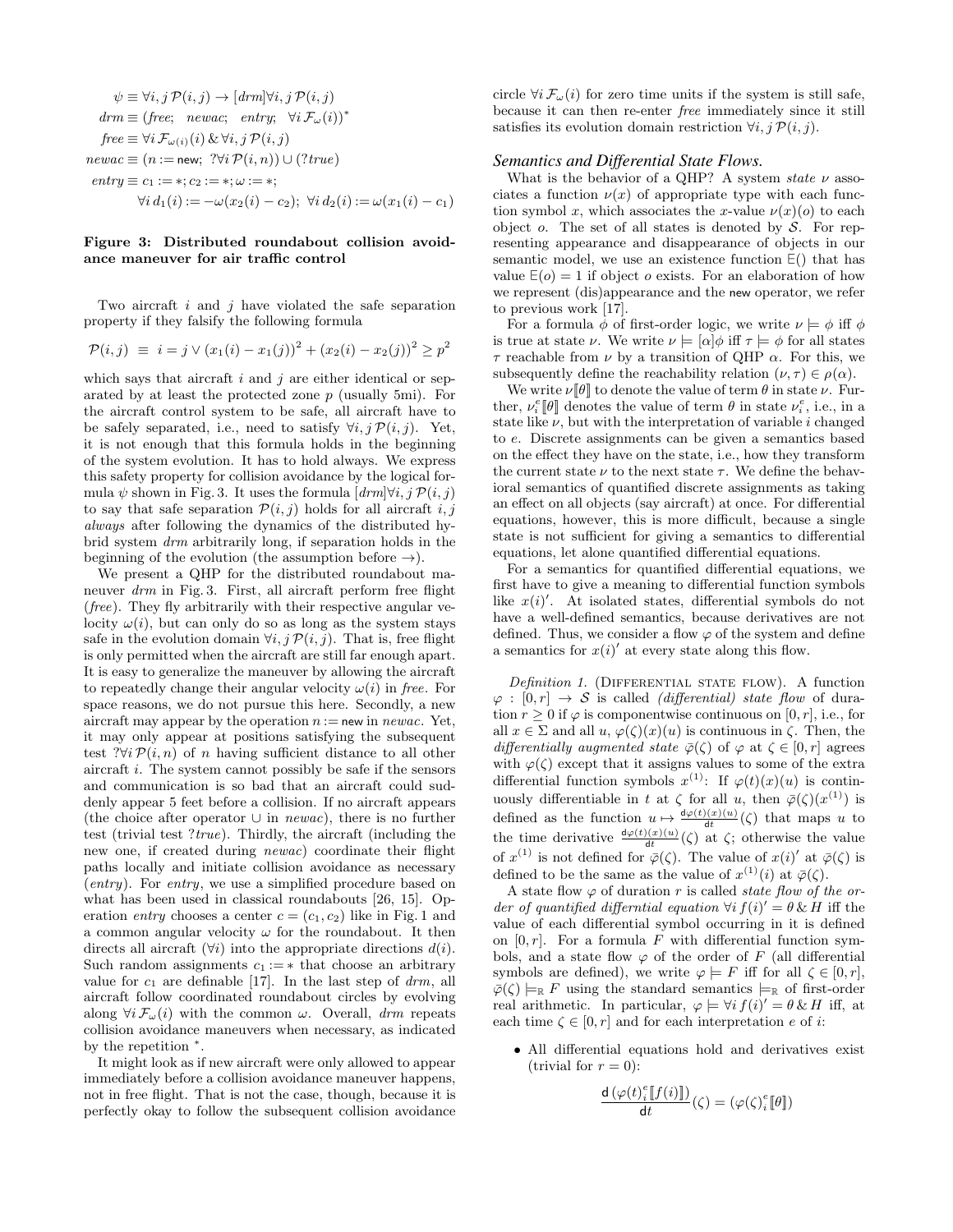• And the evolution domain is respected:  $\varphi(\zeta)_{i}^{e} \models H$ .

The transition relation,  $\rho(\alpha) \subseteq S \times S$ , of QHP  $\alpha$  specifies which state  $\tau \in \mathcal{S}$  is reachable from  $\nu \in \mathcal{S}$  by running QHP  $\alpha$ . It is defined inductively:

- 1.  $(\nu, \tau) \in \rho(\forall i \ f(i) := \theta)$  iff state  $\tau$  is identical to  $\nu$  except that for each interpretation  $e$  of  $i$ , the value of  $f$ changes as follows:  $\tau(f)(e) = \nu_i^e [\![\theta]\!]$ .
- 2.  $(\nu, \tau) \in \rho(\forall i \, f(i)' = \theta \, \& \, H)$  iff there is a differential state flow  $\varphi:[0,r] \to \mathcal{S}$  for some  $r \geq 0$  with  $\varphi(0) = \nu$ and  $\varphi(r) = \tau$  such that  $\varphi \models \forall i f(i)' = \theta \& H$ .
- 3.  $\rho$ (?H) = {( $\nu$ ,  $\nu$ ) :  $\nu$  = H}
- 4.  $\rho(\alpha \cup \beta) = \rho(\alpha) \cup \rho(\beta)$
- 5.  $\rho(\alpha;\beta) = \{(\nu,\tau) : (\nu,z) \in \rho(\alpha) \text{ and } (z,\tau) \in \rho(\beta) \}$ for a state  $z$
- 6.  $(\nu, \tau) \in \rho(\alpha^*)$  iff there is an  $n \in \mathbb{N}$  with  $n \geq 0$  and states  $\nu = \sigma_0, \ldots, \sigma_n = \tau$  such that  $(\sigma_i, \sigma_{i+1}) \in \rho(\alpha)$ for all  $0 \leq i \leq n$ .

# 4. DERIVATIONS & DIFFERENTIATION

Now that we have defined a semantics, we know what the behavior of the distributed hybrid system models of QHPs is. The next important question is how we can prove properties of this behavior, e.g., that a QHP never leaves a safe region. The trouble is that we cannot rely on having good solutions of the quantified differential equations that distributed hybrid systems follow. First of all, quantified differential equations do not have a fixed dimension and are thus more complicated than ordinary differential equations. Secondly, "most" differential equations (quantified or not) either have solutions that are outside decidable classes of arithmetic or have no closed-form solutions at all. The flight equation  $\mathcal{F}_{\omega(i)}(i)$ , for instance, has trigonometric solutions with first-order functions, which is not even semi-decidable. In either case, we cannot rely on using the solutions for verification purposes. Instead, we are looking for a different way of proving properties about the behavior of quantified differential equations by working with the quantified differential equations, not their solutions.

In preparation for that, we define the notions that we will use as crucial reasoning primitives in Section 5. We will define quantified differential invariants of formulas using syntactic total derivations and their relation to analytic differentiation. We first introduce these notions and generalize them to quantified differential equations of distributed hybrid systems. We generally assume all formulas to be given in prefix disjunctive normal form, that is they are of the form  $Q \bigvee_i \bigwedge_j F_{i,j}$  with a prefix  $Q$  of quantifiers and atomic formulas  $F_{i,j}$  that have no quantifiers or logical operators.

#### *Derivations.*

Hybrid systems evolve along trajectories that are defined in terms of the effects of discrete transitions and in terms of solutions of their differential equations. A (vectorial) function  $f$  is a solution of a differential equation system if the function  $f$  satisfies the differential equation, in which we replace  $f'$  by its analytic differentiation. This is a good mathematical definition, but not computational enough for

verification purposes, because analytic differentiation is defined as a limit process at infinitely many points in time. This becomes computationally even worse for quantified differential equations, because those amount to an essentially infinite-dimensional differential equation system, which we cannot easily solve simultaneously for all positions at once.

In order to turn this mathematically precise definition into a computationally tractable algorithm, we, instead, define an entirely syntactic and algebraic total derivation and then prove that its valuation along differential flows coincides with analytic differentiation. We can easily compute the syntactic total derivation algebraically. And then we show that its value coincides with the result of analytic differentiation. In addition, we generalize total derivations to quantified formulas and constraints with first-order function symbols, as necessary for quantified differential equations.

Definition 2. (DERIVATION). The operator  $D$  that is defined as follows on terms is called syntactic (total) derivation:

$$
D(r) = 0 \qquad \text{for } r \in \mathbb{Q} \tag{1a}
$$

 $D(x(s)) = x(s)'$  for function symbol  $x : C \to \mathbb{R}$ 

with 
$$
C \neq \mathbb{R}
$$
 discrete (1b)

$$
D(a+b) = D(a) + D(b)
$$
 (1c)

$$
D(a - b) = D(a) - D(b)
$$
(1d)  

$$
D(a, b) = D(a), b + a, D(b)
$$
(1e)

$$
D(a \cdot b) = D(a) \cdot b + a \cdot D(b)
$$
\n
$$
D(a \cdot b) = (D(a) \cdot b) \cdot (D(b)) \cdot (b^2)
$$
\n
$$
(14)
$$

$$
D(a/b) = (D(a) \cdot b - a \cdot D(b))/b2
$$
 (1f)

We extend  $D$  to first-order formulas  $F$  in prefix disjunctive normal form as follows:

$$
D(\forall i F) \equiv \forall i D(F)
$$
  
\n
$$
D(\exists i F) \equiv \forall i D(F)
$$
  
\n
$$
D(F \land G) \equiv D(F) \land D(G)
$$
  
\n
$$
D(F \lor G) \equiv D(F) \land D(G)
$$
  
\n
$$
D(a \ge b) \equiv D(a) \ge D(b) \text{ accordingly for } <, >, \le, =.
$$

In the aircraft example, consider the safe separation formula  $\forall i, j \mathcal{P}(i, j)$ . We compute its syntactic total derivation  $D(\forall i, j \mathcal{P}(i, j))$  to be the following (differential) expression:

$$
\forall i, j \left( i' = j' \land 2(x_1(i) - x_1(j))(x_1(i)' - x_1(j)') + 2(x_2(i) - x_2(j))(x_2(i)' - x_2(j)') \ge 0\right)
$$

For making use of this syntactic total derivation for verification purposes, we need to define how we can understand its differential function symbols  $x_1(i)$ ',  $x_2(j)$ ', i' and so on. These differential function symbols do not even have a welldefined semantics if we try to evaluate or prove the above expression at an isolated state. But the first thing we need to do is to understand what the above expression could mean at all. Def. 2 is entirely syntactical (the  $x_1(i)'$  are just symbols), which is good, because then we can compute it algebraically during verification. But what is its meaning? What is its relationship to the results of real analytic differentiation  $\frac{d}{dt}$ that define the behavioral system semantics?

#### *Differentiation.*

In the following key lemma, we show that the syntactic derivation D directly coincides with analytic differentiation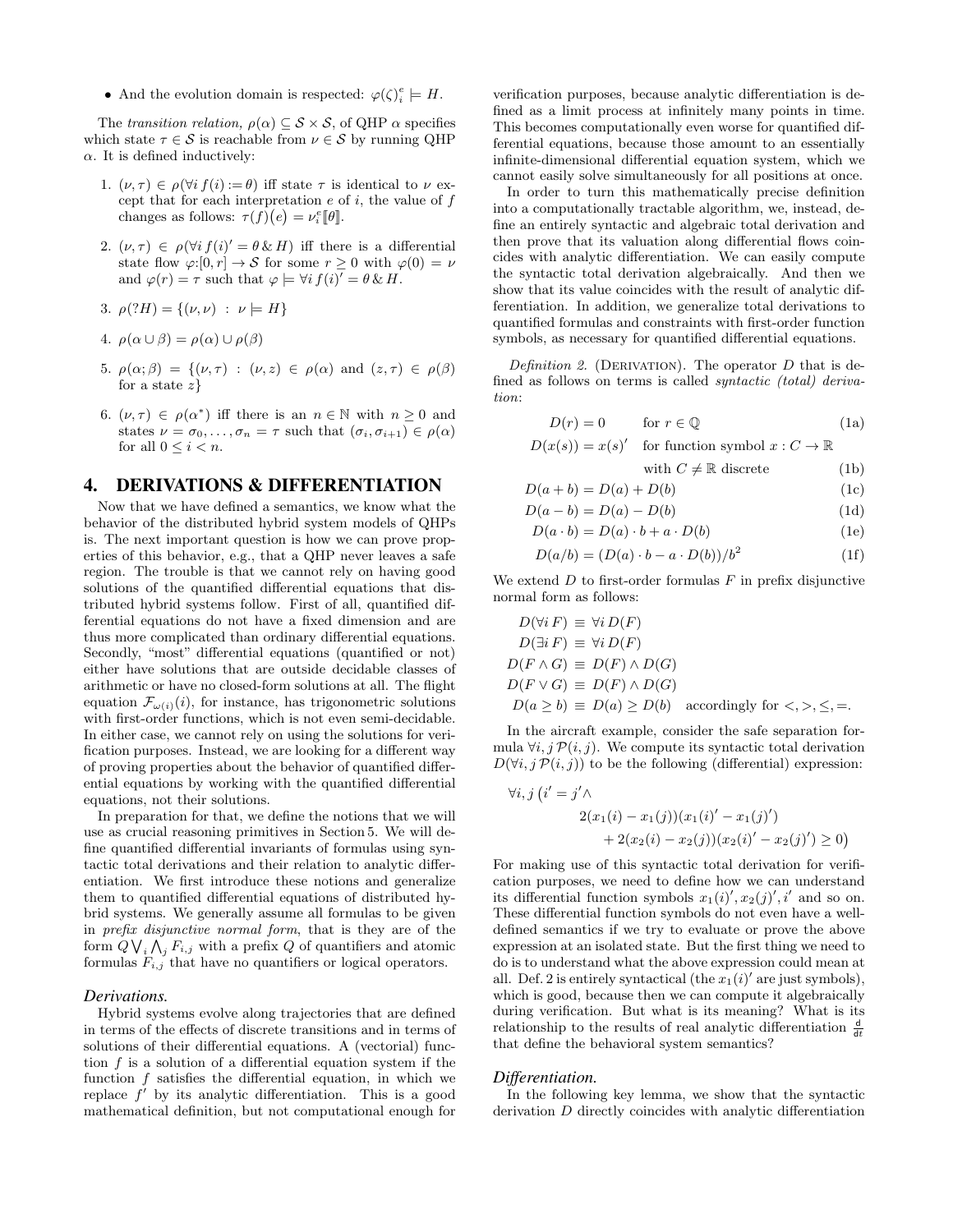$\frac{d}{dt}$ , even for terms with differential function symbols, as occurring in quantified differential equations.

LEMMA 1 (DERIVATION LEMMA). The valuation of terms is a differential homomorphism: Let  $\theta$  be a term and let  $\varphi$ :  $[0, r] \rightarrow S$  be any state flow of the order of  $D(\theta)$  and of duration  $r > 0$  along which the value of  $\theta$  is defined (as no divisions by zero occur). Then we have for all  $\zeta \in [0, r]$  that

$$
\frac{\mathrm{d}\,\varphi(t)[\![\theta]\!]}{\mathrm{d} t}(\zeta)=\bar{\varphi}(\zeta)[\![D(\theta)]\!].
$$

In particular,  $\varphi(t)[\theta]$  is continuously differentiable (where  $\theta$ is defined) and its derivative exists on  $[0, r]$ .

PROOF. The proof is an inductive consequence of the correspondence of the semantics of differential symbols and analytic derivatives in state flows (Def. 1). It uses the assumption that the flow  $\varphi$  remains within the domain of definition of  $\theta$  and is continuously differentiable in all variables of  $\theta$ . In particular, all denominators are nonzero during  $\varphi$ .

• If  $\theta$  is a function term  $x(s)$ , the lemma holds by Def. 1:

$$
\frac{\mathrm{d}\,\varphi(t)[x(s)]}{\mathrm{d}t}(\zeta) = \frac{\mathrm{d}\,\varphi(t)(x)(\varphi(t)[s])}{\mathrm{d}t}(\zeta)
$$
\n
$$
\stackrel{\text{(1)}}{=} \frac{\mathrm{d}\,\varphi(t)(x)(\varphi(\zeta)[s])}{\mathrm{d}t}(\zeta) = \bar{\varphi}(\zeta)(x')(\varphi(\zeta)[s])
$$
\n
$$
= \bar{\varphi}(\zeta)[x'(s)] = \bar{\varphi}(\zeta)[D(x(s))].
$$

The equation marked (!) holds, because the argument s of x has type  $C \neq \mathbb{R}$ , which is equipped with the discrete topology. Consequently, only the neighborhood  $\{\zeta\}$  is relevant in the limit process of the derivative, because s only has constant local dynamics. The derivative exists because the state flow is of order 1 in  $x$  and, thus, (continuously) differentiable for  $x$ .

• If  $\theta$  is of the form  $a + b$ , the desired result can be obtained by using the properties of derivatives, derivations (Def. 2), and evaluation  $\nu$ [ $\cdot$ ] of terms:

$$
\frac{d}{dt}(\varphi(t)[a+b])(\zeta)
$$
\n
$$
= \frac{d}{dt}(\varphi(t)[a] + \varphi(t)[b])(\zeta)
$$
\n
$$
= \frac{d}{dt}(\varphi(t)[a])(\zeta) + \frac{d}{dt}(\varphi(t)[b])(\zeta)
$$
\n
$$
= \frac{d}{dt}(\varphi(t)[a])(\zeta) + \frac{d}{dt}(\varphi(t)[b])(\zeta)
$$
\n
$$
= \bar{\varphi}(\zeta)[D(a)] + \bar{\varphi}(\zeta)[D(b)]
$$
\ninduction hyp.  
\n
$$
= \bar{\varphi}(\zeta)[D(a) + D(b)]
$$
\n
$$
= \bar{\varphi}(\zeta)[D(a+b)]
$$
\n
$$
= \bar{\varphi}(\zeta)[D(a+b)]
$$
\n
$$
D(\cdot)
$$
 derivation

- The case where  $\theta$  is of the form  $a \cdot b$  or  $a b$  is similar, using Leibniz product rule (1e) or subtractivity (1d) of Def. 2, respectively.
- The case where  $\theta$  is of the form  $a/b$  uses (1f) of Def. 2 and depends on the assumption that  $b \neq 0$  along  $\varphi$ . This assumption holds as the value of  $\theta$  is assumed to be defined all along state flow  $\varphi$ .
- The values of numbers  $r \in \mathbb{Q}$  do not change during a state flow (in fact, they are not affected by the state at all); hence their derivative is  $D(r) = 0$ .  $\Box$

With Lemma 1, syntactic total derivations are directly related to the behavior during continuous flows of the system, which is good. But how can we use them in a proof? Expressions like  $D(\forall i, j \mathcal{P}(i, j))$  are related to expressions with a meaning along a continuous flow. But we do not want to reason explicitly about what happens at a point in time during a continuous flow, otherwise we would need to know their solutions for verification and be back at square one. What prevents us from making sense of an expression like  $D(\forall i, j \mathcal{P}(i, j))$  is the occurrence of differential function symbols like  $x_2(i)$  in it, which are only well-defined along a flow. So instead, we find a way to get rid of the differential function symbols without changing the meaning, i.e., the link to the behavioral semantics of the distributed hybrid system.

Consider some quantified differential equation  $\forall i$   $f(i)' = \theta$ . What is the relationship between this quantified differential equation and a quantified assignment  $\forall i$   $f(i) := \theta$  to the function symbol  $f(i)$ ? Obviously that the quantified differential equation takes effect continuously where term  $\theta$  describes the rate of change of  $f(i)$  along a flow  $\varphi$ , yet the quantified assignment just has an instant effect at a single state  $\nu$  of changing  $f(i)$  to the new value  $\theta$  once and then leaving  $f(i)$ alone. This is quite a fundamental difference.

But now, what is the relationship between the quantified differential equation  $\forall i$   $f(i)' = \theta$  and a quantified assignment  $\forall i \ f(i)':=\theta$  to the differential function symbol  $f(i)^{7}$ ? This question is more tricky. We cannot really understand the latter quantified assignment at a single state  $\nu$ . First of all, the semantics of differential function symbols is only well-defined along a flow  $\varphi$ , not at an isolated state  $\nu$ . The semantics is further defined locally per (differentially augmented) state  $\overline{\varphi}(\zeta)$  for each time  $\zeta$ . So, instead, we consider a flow  $\varphi$  and one of its local differential states  $\bar{\varphi}(\zeta)$ . At this local differential state, we perform the quantified assignment  $\forall i f(i)':=\theta$ and consider its effect on a differential term  $v$ . That is we consider  $[\forall i f(i)':=\theta]v$  at  $\overline{\varphi}(\zeta)$ . Now the interesting point is that the effect of this operation corresponds directly to the local effect of the quantified differential equation. That is, if the flow  $\varphi$  respects the quantified differential equation  $\forall i$   $f(i)' = \theta$ , then the quantified assignment  $\forall i$   $f(i)' := \theta$  does not alter the value of any differential terms.

That is, we show that a quantified assignment of the right-hand side  $\theta$  of the differential equation to the differential term  $f(i)$  on its left-hand side does not change the value of arbitrary differential terms along a flow  $\varphi$  that already respects this quantified differential equation. This is an interesting generalized differential substitution property. It shows that quantified differential equations have consequences that correspond to substitutions by quantified assignments along their flows. Hence, locally, there is a way of understanding the effects of a quantified differential equations expressed as quantified assignments. We make this formally precise in the following lemma.

LEMMA 2 (DIFFERENTIAL SUBSTITUTION PROPERTY). If  $\varphi$  is a state flow satisfying  $\varphi \models \forall i \, f(i)' = \theta \, \& \, H$ , then the property  $\varphi \models v = [\forall i \, f(i)':=\theta]v$  holds for all (differential) terms υ that include only differential symbols of the form  $f(i)'$  for some variable i.

PROOF. The proof is by induction on the structure of  $v$ . Consider a point in time  $\zeta$  during the flow  $\varphi$ .

1. If  $v$  is a differential symbol, then, by assumption, it is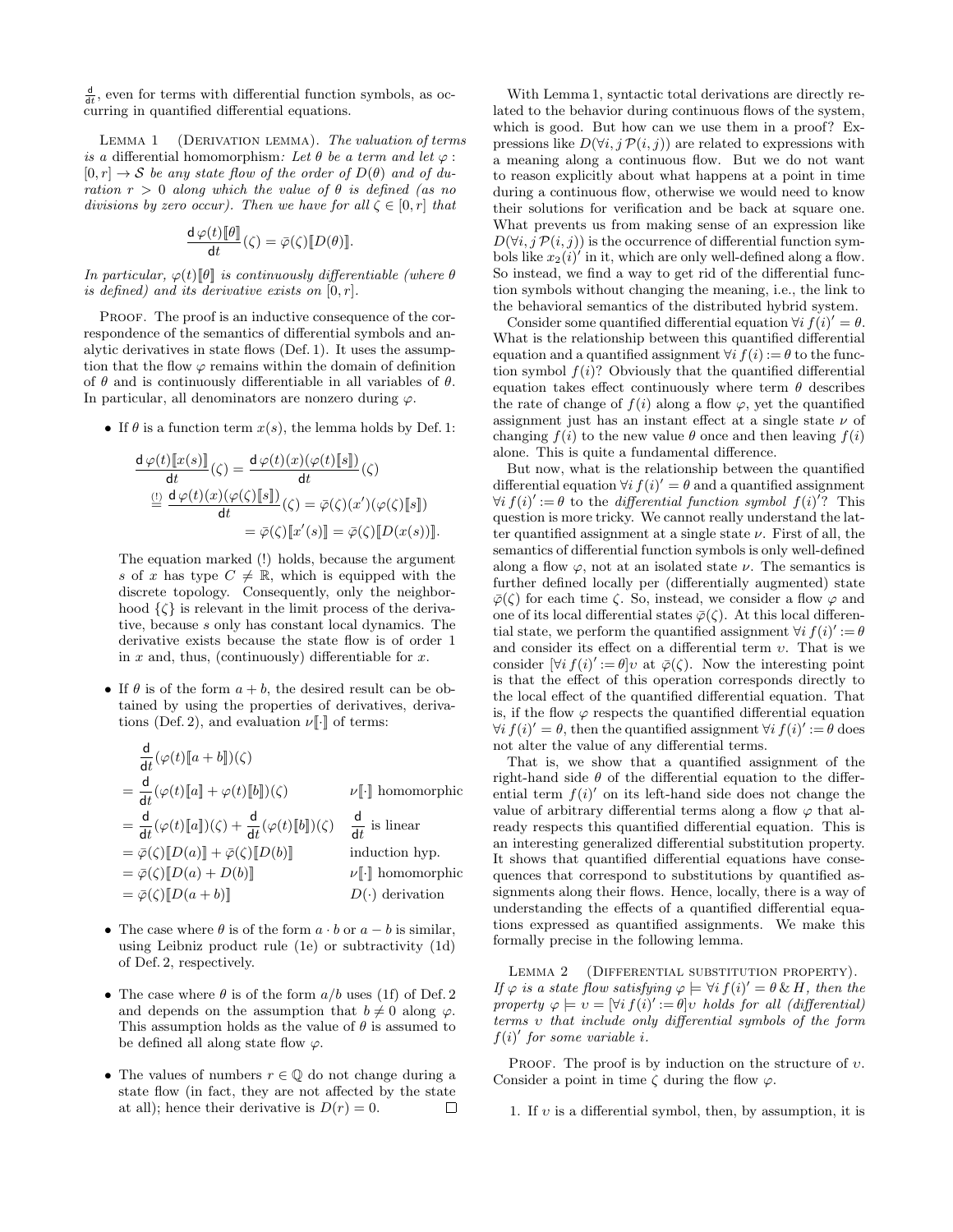$$
(DI) \frac{H \rightarrow [\forall i f(i)':=\theta]D(F)}{F \rightarrow [\forall i f(i)' = \theta \& H]F}
$$
  
\n
$$
(DC) \frac{F \rightarrow [\forall i f(i)' = \theta \& H]G \qquad F \rightarrow [\forall i f(i)' = \theta \& H \land G]F}{F \rightarrow [\forall i f(i)' = \theta \& H]F}
$$
  
\n
$$
([:=]) \frac{\text{if } \exists i \ i = [\mathcal{A}]u \text{ then } \forall i \ (i = [\mathcal{A}]u \rightarrow \phi(\theta)) \text{ else } \phi(f([\mathcal{A}]u)) \text{ fi}}{\phi([\forall i f(i) := \theta]f(u))}
$$
  
\n
$$
([\cup]) \frac{[\alpha] \phi \land [\beta] \phi}{[\alpha \cup \beta] \phi}
$$

<sup>1</sup>Occurrence  $f(u)$  in  $\phi(f(u))$  is not in scope of a modality and we abbreviate quantified assignment  $\forall i$   $f(i) := \theta$  by A.

#### Figure 4: Proof rules using quantified differential invariants for distributed hybrid systems

of the form  $f(i)'$ . Then

 $\overline{\varphi}(\zeta) [f(i)'] = \overline{\varphi}(\zeta) [\theta] = \overline{\varphi}(\zeta) [[\forall i \, f(i)'] = \theta] f(i)']$ 

because  $f(i)'$  and  $\theta$  have the same value along any  $\varphi$ satisfying the assumption  $\varphi \models \forall i f(i)' = \theta \& H$ .

- 2. If v is a non-differential function symbol  $q(i)$  with a variable  $i$ , then it is not affected by assigning to differential symbols. Thus,  $\varphi \models g(i) = [\forall i \, f(i)':=\theta] g(i)$ .
- 3. If v is a function term of the form  $f(s)$  for a function symbol  $f$  and (possibly vectorial) term  $s$ , then  $f$  itself is not affected by the assignment, but s might be. Then

$$
\bar{\varphi}(\zeta)\left[\left[\forall i\ f(i)':=\theta\right]f(s)\right]=\bar{\varphi}(\zeta)\left[f\left(\left[\forall i\ f(i)':=\theta\right]s\right)\right]
$$

$$
=\bar{\varphi}(\zeta)\left[f(s)\right]
$$

The last equation holds, because, by induction hypothesis,  $\varphi \models s = [\forall i \, f(i)':=\theta]s$ , which directly implies that  $\overline{\varphi}(\zeta) \models s = [\forall i \, f(i)':=\theta]s.$  $\Box$ 

# 5. QUANTIFIED DIFFERENTIAL INVARI-ANTS

Based on the notions introduced in the last sections, we can now describe our new verification approach for distributed hybrid systems with nontrivial continuous dynamics. Our verification approach is based on logic and automated theorem proving techniques. For each kind of operator that can occur in a QHP describing a distributed hybrid system, we need to give a proof rule that takes care of it. That is, for the operators  $\overline{\cdot}$ ,  $\cup$ ,  $\overline{\cdot}$ , ? and, most importantly, for quantified assignments and quantified differential equations. We list our proof rules for verifying distributed hybrid systems in Fig. 4 and explain them subsequently. For the operators ; , ∪, ∗ , ? of Kleene algebras with tests [11], there are classical proof rules, which we have previously shown to apply to hybrid systems [15]. It can be shown easily [17] that we can still use the rules for Kleene algebras in distributed hybrid systems. For instance, the proof rule [∪] axiomatizes nondeterministic choice ∪. This rule expresses that, when we want to prove the formula  $\lbrack \alpha \cup \beta \rbrack \phi$  below the inference bar (conclusion), it is sufficient to prove the formula  $[\alpha]\phi \wedge [\beta]\phi$ above the inference bar (premiss). And this makes sense, because if the premiss holds, that is, if all behavior of QHP  $\alpha$  safely stays in the region described by formula  $\phi$  (i.e.,  $[\alpha]\phi$  holds) and, independently, all behavior of  $\beta$  stays in  $\phi$ 

(i.e.,  $\beta$ ) $\phi$  holds), then all behavior of the compound system  $\alpha \cup \beta$ , which can choose between following any behavior of α and any behavior of β, stays safely in φ (i.e., the conclusion holds). This proof rule, like all of our other proof rules, decomposes a property of a compound system  $\alpha \cup \beta$  into properties of simpler subsystems. This compositional verification principle is beneficial for scalability purposes, because it helps taming the system complexity by recursively reducing the system to its parts during verification.

Most importantly, we need proof rules for quantified differential equations in order to be able to prove properties of the form  $[\forall i f(i)'] = \theta \& H]F$ . One option is to assume that we know an explicit closed-form solution of the quantified differential equation and use that solution as a quantified assignment  $\forall i f(i) := \theta$  to verify that property F holds at all times when following the solution, while staying in the evolution domain H. This is the option we have pursued in previous work [17]. It is correct, but the problem with that approach is that it only works if we can find a simple closedform solution of the quantified differential equation. It does not work, however, if the quantified differential equation has no closed-form solution that we can write down, not if it has one but we cannot compute it, and not if it only has solutions that fall into undecidable classes of arithmetic. Flight equations for curved flight, for instance, have solutions with undecidable arithmetic [16].

Here, we thus follow an entirely different approach that is not limited to working with closed-form solutions of differential equations. We present an approach that has some resemblance to Lyapunov functions. But it works for safety instead of stability, and it supports arbitrary formulas instead of just a single function. Most importantly, we have extended the approach appropriately to cover distributed hybrid systems and their arbitrary-dimensional dynamics, including appearance and disappearance of participants.

The primary insight is that, when we want to verify a property of a differential equation, we do not have to know the solution for proving a property about it. If we want to know whether formula  $[\forall i \, f(i)' = \theta \, \& \, H]F$  holds, i.e., whether we always safely stay in the region described by formula F when following that continuous dynamics, then we do not need to know global solutions of where exactly each point of the state space will evolve to when following the dynamics. All we need to know is whether we can possibly ever go from somewhere safe to somewhere unsafe. This is the intuition illustrated in Fig. 2. We check if the local continuous dynamics always pushes the system state in a direction where F is becoming "more" true, not in a direction where it could become false. Then, if the system also starts safe (in  $F$ ), it will always stay safe no matter where we go.

For quantified differential equations, one of the extra challenges is that the system does not have a fixed finite dimension but can be arbitrary-dimensional. Consequently, there is not even a finite vector space in which the local directions of the vector field of the differential equations can be described and checked. Instead we need a criterion that captures our verification approach based on implicit properties of the local dynamics at uncountably infinitely many points in an essentially infinite-dimensional vector field. The cardinality of this set is at least that of  $\mathbb{R}^{\mathbb{N}}$  (vaguely: " $\infty^{\infty}$ ").

In Section 4, we have introduced entirely symbolic notions of syntactic total derivations and the differential substitution property, which we use to turn the above intuitions into the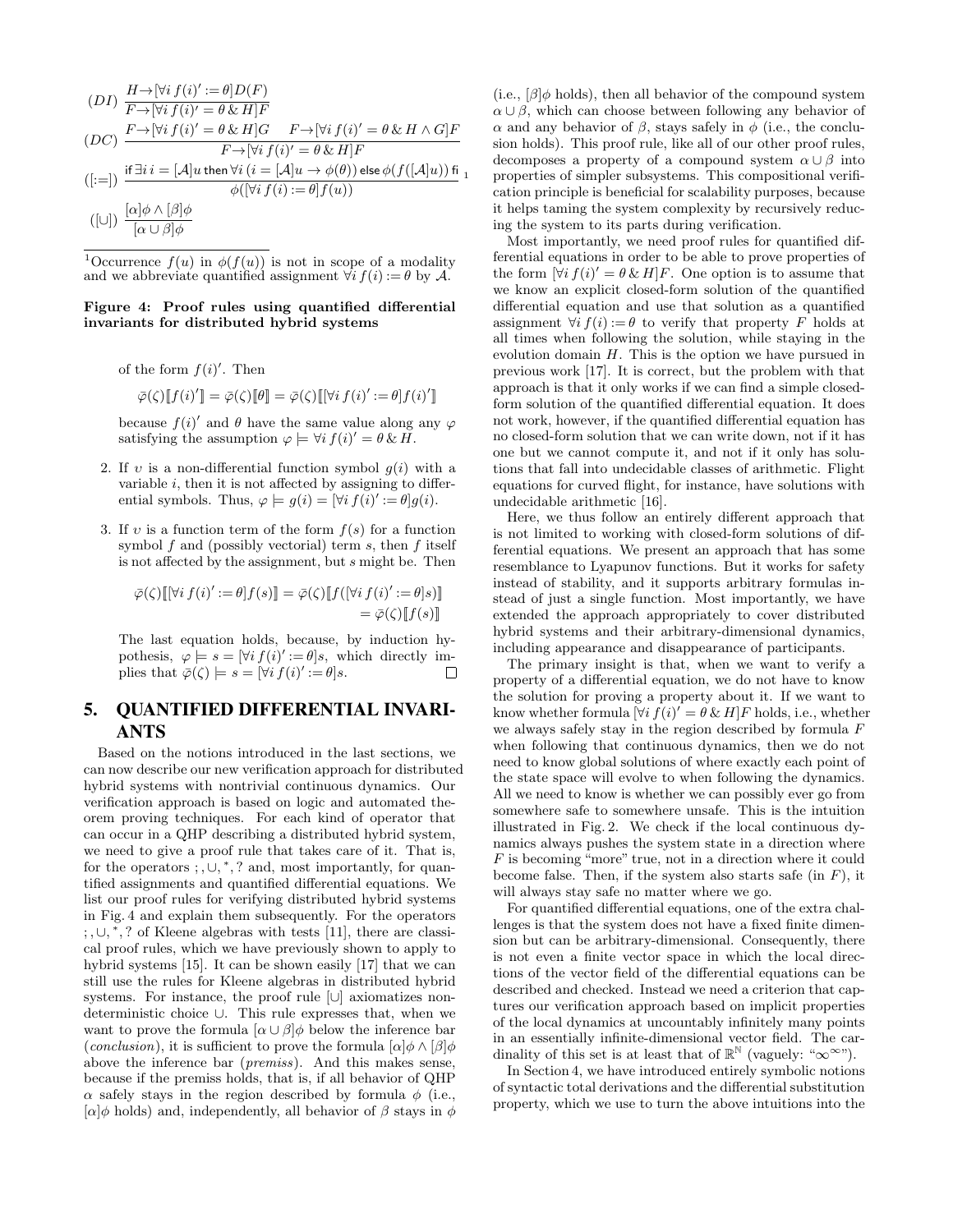formally precise and rigorous proof rule  $DI$ . For a formula  $F$ if we can prove the premiss of rule  $DI$ , i.e., that, after a differential substitution  $[\forall i \, f(i)':=\theta]$ , its total derivative  $D(F)$ is valid in the evolution domain region  $H$ , then the conclusion of  $DI$  is valid, i.e., that the system stays in region  $F$ when it starts in  $F$  (left assumption in conclusion). It is important that we add the quantified assignment  $\forall i f(i)':=\theta$ in the premiss, because, otherwise, the premiss of DI is not even a logical formula that would have a well-defined semantics when evaluated in a state. Unlike  $F$ , the total derivative  $D(F)$  will contain differential function symbols like  $f(i)'$ , which do not have a semantics in isolated states but only along a flow. The quantified assignment, however, defines a value for those differential function symbols, which has a well-defined correspondence to the local dynamics of quantified differential equations by way of Lemma 2. The quantified assignment resulting in the premiss of rule DI can be handled subsequently by rule  $[:=]$ .

We call formula  $F$  in rule  $DI$  a quantified differential in*variant* for quantified differential equation  $\forall i f(i)' = \theta \& H$ . Note that stronger assumptions than  $H$  are generally unsound for the premiss of  $DI$ ; see previous work for details [15, 16]. Even though stronger assumptions than  $H$  have been proposed for hybrid systems [20, 7], they are generally unsound even there. That is the reason why we take extra care in this paper to make sure our proof system is actually sound (cannot prove invalid formulas). Instead, we use a proof rule called differential cut (DC) that can be used to accumulate more knowledge and extra assumptions about the dynamics successively in a sound way. The right premiss proves that the property holds when assuming  $G$  as an additional restriction on the evolution domain region, and the left premiss proves that  $G$  is actually an invariant so that restricting the dynamics to  $G$  on the right branch is just a pseudo-restriction.

Rule [:=] handles quantified assignments [17]. Their effect depends on whether  $\forall i$   $f(i) := \theta$  matches  $f(u)$ , i.e., there is a choice for i such that  $f(u)$  is affected by the assignment, because u is of the form i for some i. If it matches, the premiss uses the term  $\theta$  assigned to  $f(i)$  instead of  $f(u)$ . Otherwise, the occurrence of f in  $\phi(f(u))$  will be left unchanged. Rule [:=] makes a case distinction on matching by if-then-else. In either case, the original quantified assignment  $\forall i f(i) := \theta$ , which we abbreviate by  $A$ , will be applied to  $u$  in the premiss, because the value of argument  $u$  may also be affected by  $A$ , recursively. The side condition on rule  $[:=]$  makes sure that we use rule  $|:=|$  in the appropriate order.

We use classical proof rules for the operators of the Kleene algebra with tests, and refer to the literature for details [11, 17]. We also use a proof rule (written <sup>R</sup>) for real arithmetic based on quantifier elimination in real-closed fields [4]. Because we do not need the details of real arithmetic for the purpose of this paper, we consider it as a black box and refer to previous work for an elaboration of real arithmetic [17].

As a simple example, consider the following proof:

|              | true                                                                                                         |
|--------------|--------------------------------------------------------------------------------------------------------------|
| $\mathbb{R}$ | $\forall i \, 3(x(i)^2 + x(i)^4 + 2) \geq 0$                                                                 |
| $:=$         | $[\forall i \, x(i)':=x(i)^2+x(i)^4+2]\forall i \, 3x(i)' \geq 0$                                            |
|              | ${}^{DI}\forall i\,3x(i) \geq 1 \rightarrow [\forall i\,x(i)' = x(i)^2 + x(i)^4 + 2]\forall i\,3x(i) \geq 1$ |

This simple proof shows that  $\forall i \, 3x(i) \geq 1$  is a (quantified differential) invariant of the quantified differential equation

 $\forall i x(i)' = x(i)^2 + x(i)^4 + 2$ . Note that this differential equation is difficult to solve and the solution falls into undecidable classes of arithmetic. At the bottom the proof starts with rule DI that reduces verification to a check on the total differential of the formula after an assignment of the differential function symbol to the right hand side of the quantified differential equation. The proof then uses rule [:=] to handle the quantified assignment by substitution and finally can be proven by quantifier elimination for real arithmetic (marked by  $\mathbb R$ ). In this simple example, the quantifier for i can be handled in a very simple modular way. We consider a more complicated example in our case study in Section 7.

# 6. SOUNDNESS

The proof rules in Fig. 4 would be entirely useless if they were unsound, because they could then be used to claim counterfactual properties as "proven" that do not hold in reality. In order to show the appropriateness of the proof rules, we, thus, prove that all provable properties are actually true.

THEOREM 1 (SOUNDNESS). The quantified differential invariant proof rules in Fig. 4 are sound, i.e., every formula they prove is a valid property (of the distributed hybrid system that the formula refers to), i.e., it is true in all states.

PROOF. We prove soundness of each proof rule.

- DC Rule DC can be proven sound using the fact that the left premise implies that every flow  $\varphi$  that satisfies the quantified differential equation and evolution domain restriction  $H$  also satisfies  $G$  all along the flow. Thus,  $\varphi \models \forall i \, f(i)' = \theta \, \& \, H \text{ implies } \varphi \models \forall i \, f(i)' = \theta \, \& \, H \wedge G$ so that the right premise entails the conclusion.
- DI Assume that the premise is valid, i.e., true in all states. We have to show that the conclusion is valid too. Let  $\nu$ be a state that satisfies the assumption  $F$  of the conclusion as, otherwise, there is nothing to show. We prove soundness by induction on the structure of F. First, we assume  $F$  to be quantifier-free in disjunctive normal form and consider any disjunct  $G$  of  $F$  that is true at  $\nu$ . In order to show that F is invariant during the continuous evolution, it is sufficient to show that each conjunct of  $G$  is. We can assume these conjuncts to be of the form  $c \geq 0$  (or  $c > 0$  where the proof is similar). Now let  $\varphi : [0, r] \to S$  be any state flow with  $\varphi \models \forall i \, x(i)' = \theta \, \& \, H$  beginning in  $\varphi(0) = \nu$ . By antecedent,  $\nu \models F$ . We assume duration  $r > 0$ , because the other case is immediate ( $\nu \models F$  already holds). We show that F holds all along the flow  $\varphi$ , i.e.,  $\varphi \models F$ .

Consider the case where F is of the form  $c \geq 0$  (or  $c > 0$ ) where the proof is similar). Suppose there was a  $\zeta \in$  $[0, r]$  where  $\varphi(\zeta) \models c < 0$ ; this will lead to a contradiction. Then the function  $h : [0, r] \to \mathbb{R}$  defined as  $h(t) = \varphi(t)[c]$  satisfies  $h(0) \geq 0 > h(\zeta)$ , because the antecedent shows  $\nu \models c \geq 0$ . Now,  $\varphi$  is of the order of  $D(c)$ , because:  $\varphi$  is of order 1 for all symbols  $x(i)$ , and trivially of order  $\infty$  for variables that do not change during the differential equation. The value of c is defined all along  $\varphi$ , because we have assumed H to guard against zeros of denominators. Thus, by Lemma 1, h is continuous on  $[0, r]$  and differentiable at every  $\xi \in (0, r)$ . By mean value theorem there is a  $\xi \in (0, \zeta)$  such that  $\frac{dh(t)}{dt}(\xi) \cdot (\zeta - 0) = h(\zeta) - h(0) < 0.$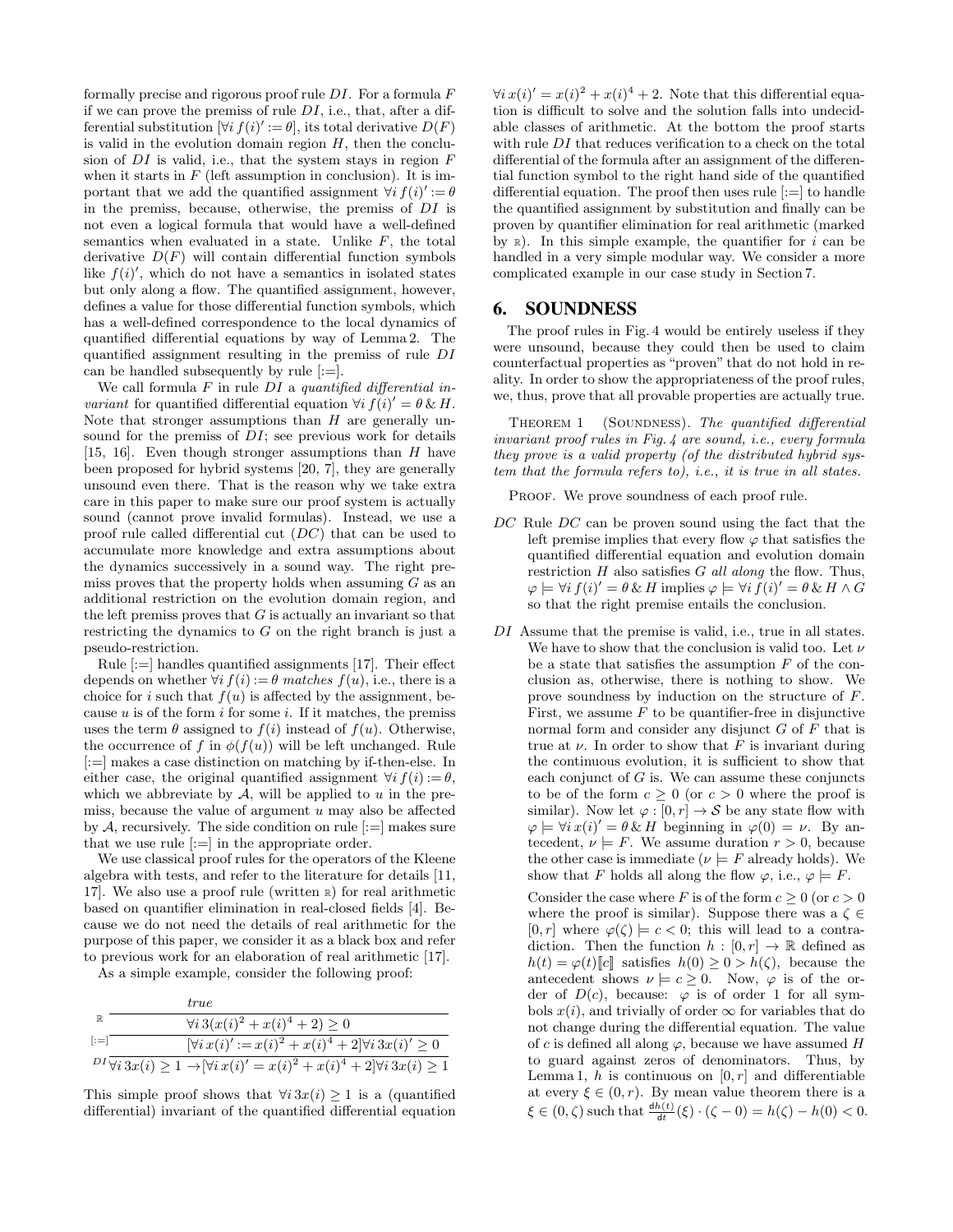In particular, since  $\zeta \geq 0$ , we can conclude  $\frac{dh(t)}{dt}(\xi) < 0$ . Lemma 1 implies that  $\frac{dh(t)}{dt}(\xi) = \bar{\varphi}(\xi) [D(c)] < 0$ . And  $\overline{\varphi}(\xi)\overline{D}(c)\overline{=} \overline{\varphi}(\xi)\overline{[}[\forall i\,x\overline{\langle i \rangle'}:=\theta]D(c)\overline{]}$  by Lemma 2, as  $\varphi \models \forall i \, x(i)' = \theta \, \& \, H.$  This, however, is now a contradiction, because the premise actually implies that  $\varphi \models H \rightarrow [\forall i \, x(i)':=\theta] \overline{D}(c) \geq 0.$  In particular, since  $\overline{\varphi}(\xi) \models H$  holds by definition of the semantics, we have  $\overline{\varphi}(\xi) \models [\forall i \, x(i)':=\theta] D(c) \geq 0.$ 

Second, consider the case where F is of the form  $\forall j$  G for a fresh variable  $i$  that we can assume to occur only in G by renaming. Again let  $\varphi : [0, r] \to S$  be any state flow with  $\varphi \models \forall i \, x(i) = \theta \, \& \, H$  beginning in  $\varphi(0) = \nu$ with  $\nu \models F$ . Consider any value e for the quantified variable j, then  $\nu_j^e \models G$ , i.e.,  $\nu \models G_j^e$ . Premiss  $H \rightarrow |\forall i \, x(i)':=\theta|D(F)$  is provable and, thus, by induction hypothesis valid. Then  $H \to [\forall i \, x(i)':=\theta] D(G_j^e)$  is valid too, because  $F \equiv \forall j G$  implies  $D(F) \equiv \forall j D(G)$ and  $[\forall i \, x(i)':=\theta] \forall j \, D(G)$  entails  $[\forall i \, x(i)':=\theta] D(G_j^e)$ by the definition of the semantics. Consequently,  $\ddot{G}_j^e$ satisfies all assumptions of rule DI and the induction hypothesis implies that  $G_j^e \rightarrow [\forall i \, x(i)^\prime = \theta \, \& \, H] G_j^e$ is valid. Since assumption  $\nu \models G_j^e$  holds, we know that  $G_j^e$  holds at all times when following  $\forall i x(i)' = \theta \& H$ . Now e was arbitrary, thus  $\forall j \, G \rightarrow [\forall i \, x(i)^\prime = \theta \, \& \, H] \forall j \, G$ is valid. If F is of the form  $\exists j G$ , the proof is similar, except for the last step.

[:=] For a proof of the soundness of rule [:=] and [∪], we refer to earlier work [17].  $\Box$ 

# 7. DISTRIBUTED ROUNDABOUT FLIGHT VERIFICATION

As an example of a distributed hybrid system, we have verified collision freedom in a roundabout flight collision avoidance maneuver; see Fig. 3. Unlike classical versions considered in the literature, we verify the roundabout maneuver for arbitrarily many aircraft and for an unbounded number of new aircraft that may appear into the horizon of relevance during the collision avoidance maneuver; see Fig. 1. In Fig. 5, we show the most important part of the proof for the collision-freedom property defined in Fig. 3. This part of the proof shows that the circle phase of the roundabout maneuver stays collision-free indefinitely for an arbitrary number of aircraft. That is the most crucial part, because we have to know that the aircraft remain safe during the actual roundabout collision avoidance circle. In other flight modes (e.g., free), the aircraft are safe by construction, because the evolution domain  $\forall i, j \mathcal{P}(i, j)$  forces them to switch to a roundabout collision avoidance circle when the aircraft come too close. The condition  $\forall i, j \mathcal{T}(i, j)$  characterizes compatible tangential maneuvering choices and can be proven to hold after entry. Without a condition like  $\mathcal{T}(i, j)$ , roundabouts can be unsafe [15, 16] so it is crucial that entry establishes it. For a systematic derivation of how to construct  $\mathcal{T}(i, j)$ , we refer to previous work [15, 16].

Note that the maneuver cannot be proven using any hybrid systems verification technique, because the dimension is parametric and unbounded and may even change dynamically during the remainder of the maneuver. The single proof in Fig. 5 corresponds to infinitely many proofs for systems with *n* aircraft for all *n* (plus unbounded dynamic changes of  $n$  in the proof for flight phase *newac*).

Our proof shows that the distributed roundabout maneuver safely avoids collisions for arbitrarily many aircraft (even with dynamic appearance of new aircraft). The above maneuver still requires all aircraft in the horizon of relevance to participate in the collision avoidance maneuver. In fact, we can show that this is unnecessary for aircraft that are far enough away and that may be engaged in other roundabouts. For space reasons, a discussion of these phenomena is beyond the scope of this paper, however.

# 8. CONCLUSIONS

Many cyber-physical systems are really distributed hybrid systems, with joint discrete, continuous, structural, and dimensional dynamics. This makes them challenging for formal verification. With hybrid systems verification, we cannot understand the distributed aspects of these systems nor aspects of dynamic appearance and disappearance of participants. With distributed systems verification, we cannot understand the continuous system dynamics. We present the first verification technique for distributed hybrid systems with nontrivial dynamics, which captures all these kinds of dynamics at once. We introduce quantified differential invariants for verifying properties of quantified differential equations. These quantified differential invariants are computationally attractive, because they can be used to verify distributed hybrid systems without having to solve their quantified differential equation systems. In particular, quantified differential invariants can be used even if the solutions cannot be computed, fall into undecidable classes of arithmetic, or do not even exist in closed form. We prove soundness of our verification approach and formally verify collision-freedom in a distributed roundabout maneuver in which new aircraft can appear dynamically at runtime.

Future work includes a more detailed study of the distributed roundabout maneuver and improving automation. In particular a number of assumptions in our distributed roundabout maneuver would be interesting to relax in future work (e.g., overly simplistic entry procedure, perfect communication, and synchronicity). Our verification approach does not depend on these assumptions, but the example does.

### 9. ACKNOWLEDGMENTS

I would like to thank the anonymous referees for their helpful comments.

# 10. REFERENCES

- [1] R. Alur and G. J. Pappas, editors. Hybrid Systems: Computation and Control, volume 2993 of LNCS. Springer, 2004.
- [2] P. C. Attie and N. A. Lynch. Dynamic input/output automata: A formal model for dynamic systems. In K. G. Larsen and M. Nielsen, editors, CONCUR, volume 2154 of LNCS, pages 137–151. Springer, 2001.
- [3] Z. Chaochen, W. Ji, and A. P. Ravn. A formal description of hybrid systems. In R. Alur, T. A. Henzinger, and E. D. Sontag, editors, Hybrid Systems, volume 1066 of LNCS, pages 511–530. Springer, 1995.
- [4] G. E. Collins and H. Hong. Partial cylindrical algebraic decomposition for quantifier elimination. J. Symb. Comput., 12(3):299–328, 1991.
- [5] A. Deshpande, A. Göllü, and P. Varaiya. SHIFT: A formalism and a programming language for dynamic